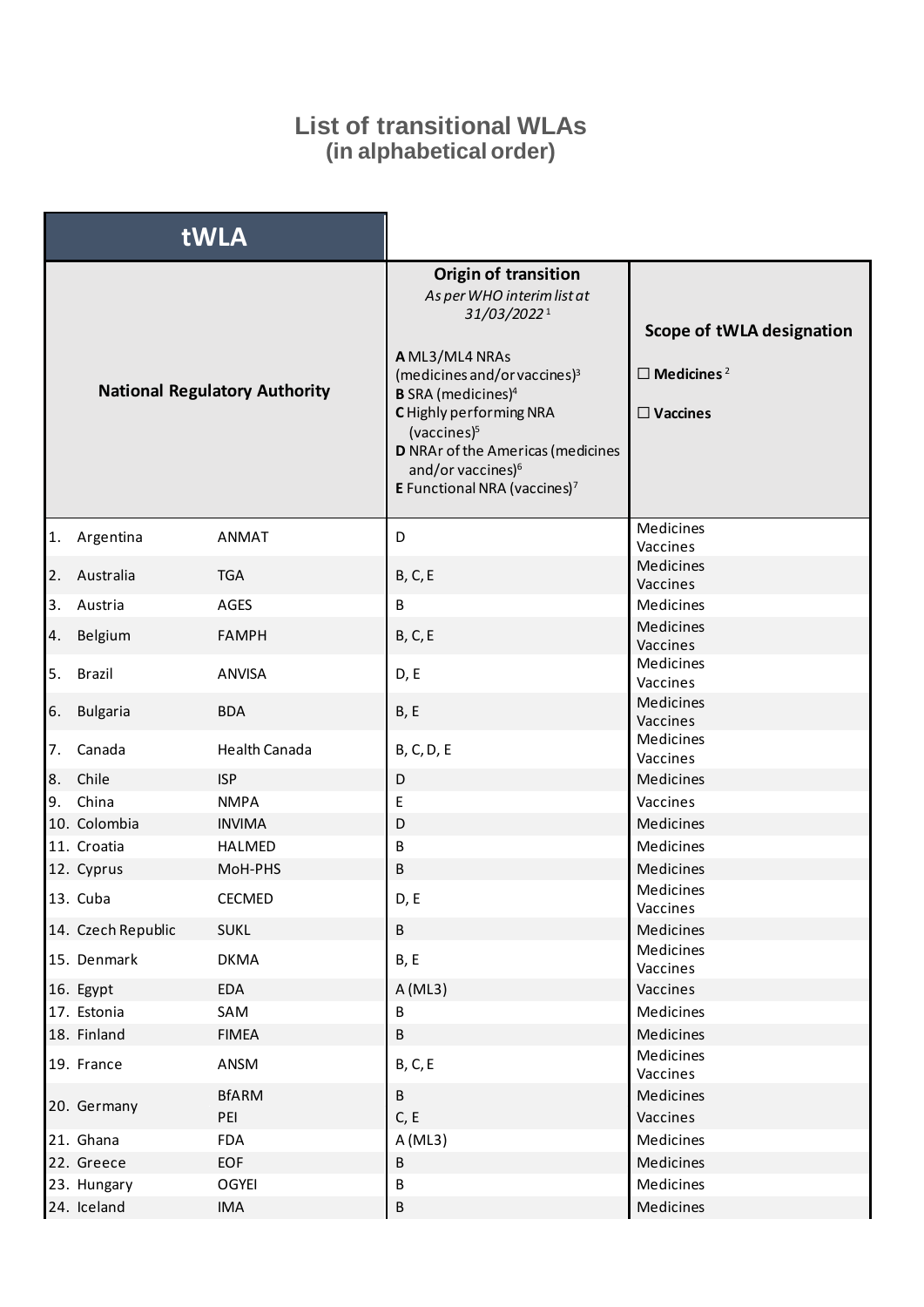|    | 25. India                             | CDSCO                             | A(ML3)         | Vaccines              |
|----|---------------------------------------|-----------------------------------|----------------|-----------------------|
|    | 26. Indonesia                         | <b>BADAN POM</b>                  | A(ML3)         | Vaccines              |
|    | 27. Iran (Islamic<br>Republic of)     | <b>IFDA</b>                       | E              | Vaccines              |
|    | 28. Ireland                           | <b>HPRA</b>                       | B              | Medicines             |
|    | 29. Italy                             | <b>AIFA</b>                       | <b>B, C, E</b> | Medicines<br>Vaccines |
|    | 30. Japan                             | <b>PMDA</b>                       | B, E           | Medicines<br>Vaccines |
|    | 31. Latvia                            | <b>ZVA</b>                        | B              | Medicines             |
|    | 32. Liechtestein                      | Office of Health                  | B              | Medicines             |
|    | 33. Lithuania                         | <b>VVKT</b>                       | B              | Medicines             |
|    | 34. Luxembourg                        | MoH                               | B              | Medicines             |
|    | 35. Malta                             | Medicines Authority               | B              | Medicines             |
|    | 36. Mexico                            | <b>COFEPRIS</b>                   | D, E           | Medicines<br>Vaccines |
|    | 37. Netherlands                       | <b>MEB</b>                        | <b>B, C, E</b> | Medicines<br>Vaccines |
|    | 38. Nigeria                           | <b>NAFDAC</b>                     | A(ML3)         | <b>Medicines</b>      |
|    | 39. Norway                            | <b>NOMA</b>                       | В              | Medicines             |
|    | 40. Poland                            | <b>URPL</b>                       | В              | Medicines             |
|    | 41. Portugal                          | <b>INFARMED</b>                   | B              | Medicines             |
|    | 42. Republic of Korea                 | <b>MFDS</b>                       | E              | Vaccines              |
|    | 43. Romania                           | ANMDMR                            | B              | Medicines             |
|    | 44. Russian Federation                | Ministry of Health                | E              | Vaccines              |
|    | 45. Serbia                            | <b>ALIMS</b>                      | A (ML3)        | Vaccines              |
|    | 46. Singapore                         | <b>HSA</b>                        | A (ML4)        | Medicines             |
|    | 47. Slovakia                          | <b>SUKLO</b>                      | В              | Medicines             |
|    | 48. Slovenia                          | <b>JAZMP</b>                      | В              | Medicines             |
|    | 49. Spain                             | <b>AEMPS</b>                      | B              | Medicines             |
|    | 50. Sweden                            | <b>SMPA</b>                       | B, E           | Medicines<br>Vaccines |
|    | 51. Switzerland                       | Swissmedic                        | <b>B, C, E</b> | Medicines<br>Vaccines |
|    | 52. Thailand                          | Thai-FDA                          | A(ML3)         | Vaccines              |
|    | 53. United Kingdom of                 |                                   |                |                       |
|    | Great Britain and<br>Northern Ireland | <b>MHRA</b>                       | <b>B, C, E</b> | Medicines<br>Vaccines |
|    | 54. United Republic of<br>Tanzania    | <b>TMDA</b>                       | A (ML3)        | Medicines             |
|    | 55. United States of<br>America       | US-FDA                            | B, C, D, E     | Medicines<br>Vaccines |
|    | 56. Viet Nam                          | <b>DAV</b>                        | A(ML3)         | Vaccines              |
|    |                                       | <b>Regional Regulatory System</b> |                | Medicines             |
| 1. | European Union EMA/EC                 |                                   | B, C           | Vaccines              |